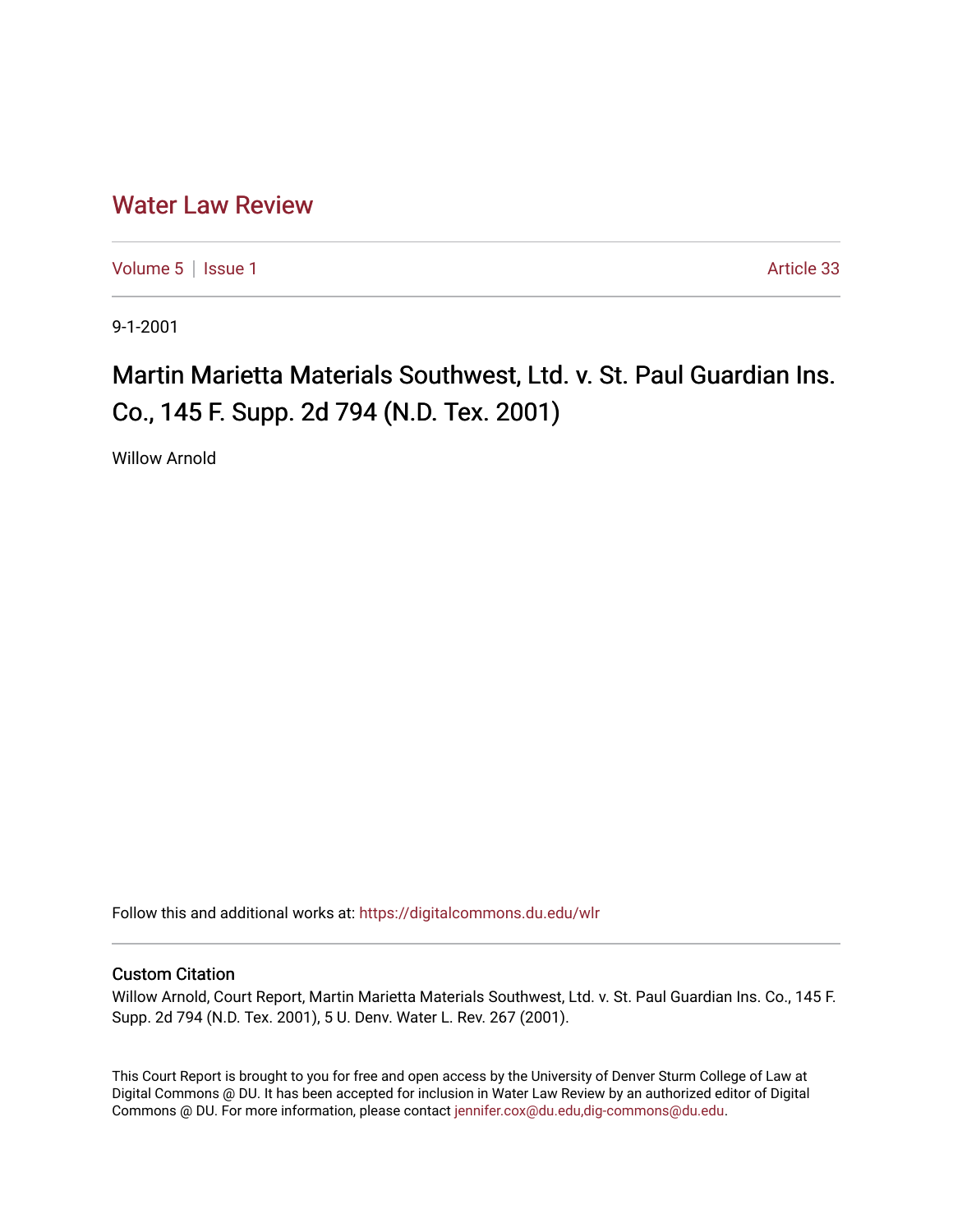to adjudicate collectively all of the conflicting water rights claims on a source of water, without being hindered by the United States' invocation of its sovereign immunity." The Commonwealth asserted that the Amendment of 1952 applied retroactively to proceedings surrounding the 1942 and 1944 permits. The Amendment "allow[ed] the United States to be joined as a defendant in any proceeding for the adjudication or administration of water rights 'where it appears that the United States is the owner of or is in the process of acquiring water rights."' The United States asserted the court could not apply the Amendment retroactively, nor had Congress intended to apply it in such a way.

The court relied on *Landgraf v. USI Film Products* and *E. Enters. v. Apfel* to determine whether the court could apply a statute or amendment retroactively. The general rule called for strict interpretation and application according to the precise terms of such legislation. "The natural extension of this maxim of interpretation was that statutory waivers of sovereign immunity are not to be applied retroactively." The specific rule of *Landgraf* required a court to determine whether a piece of legislation "'attaches new legal consequences"' to prior events. The court found that in the instant case, application of the Amendment would impair the rights of the Navy allowed by the 1944 permit and would impose additional duties upon the Navy. As the retroactive application would have an effect on the 1944 permit, the court resolved not to retroactively apply the Amendment in this case.

Since the Commonwealth could not prove clear congressional intent favoring the retroactive application of the Amendment, the court held that the Amendment did not apply to the Navy's permits held before 1952. The court granted declaratory relief, allowing the United States to use its sovereign immunity to avoid local administrative proceedings regarding the 1944 permit.

*KatharineJ Ellison*

**Martin** Marietta Materials Southwest, Ltd. v. St. Paul Guardian **Ins.** Co., 145 F. Supp. **2d** 794 (N.D. Tex. 2001) (holding a decrease in downstream water was the natural and foreseeable result of diverting a creek that could conceivably harm downstream users, and neither a duty to defend nor indemnify existed on behalf of the insurer).

Martin Marietta Materials Southwest, Ltd. ("Marock") owned a facility near Big Sandy Creek ("Creek"). St. Paul Guardian Ins. Co. ("St. Paul") provided Marock with primary general liability coverage. Trinity Materials, Inc. ("Trinity"), located downstream of Marock and holding senior water rights to the creek, alleged Marock diverted the creek for construction purposes without a valid water permit and, therefore, deprived Trinity of the water it needed to operate. Trinity